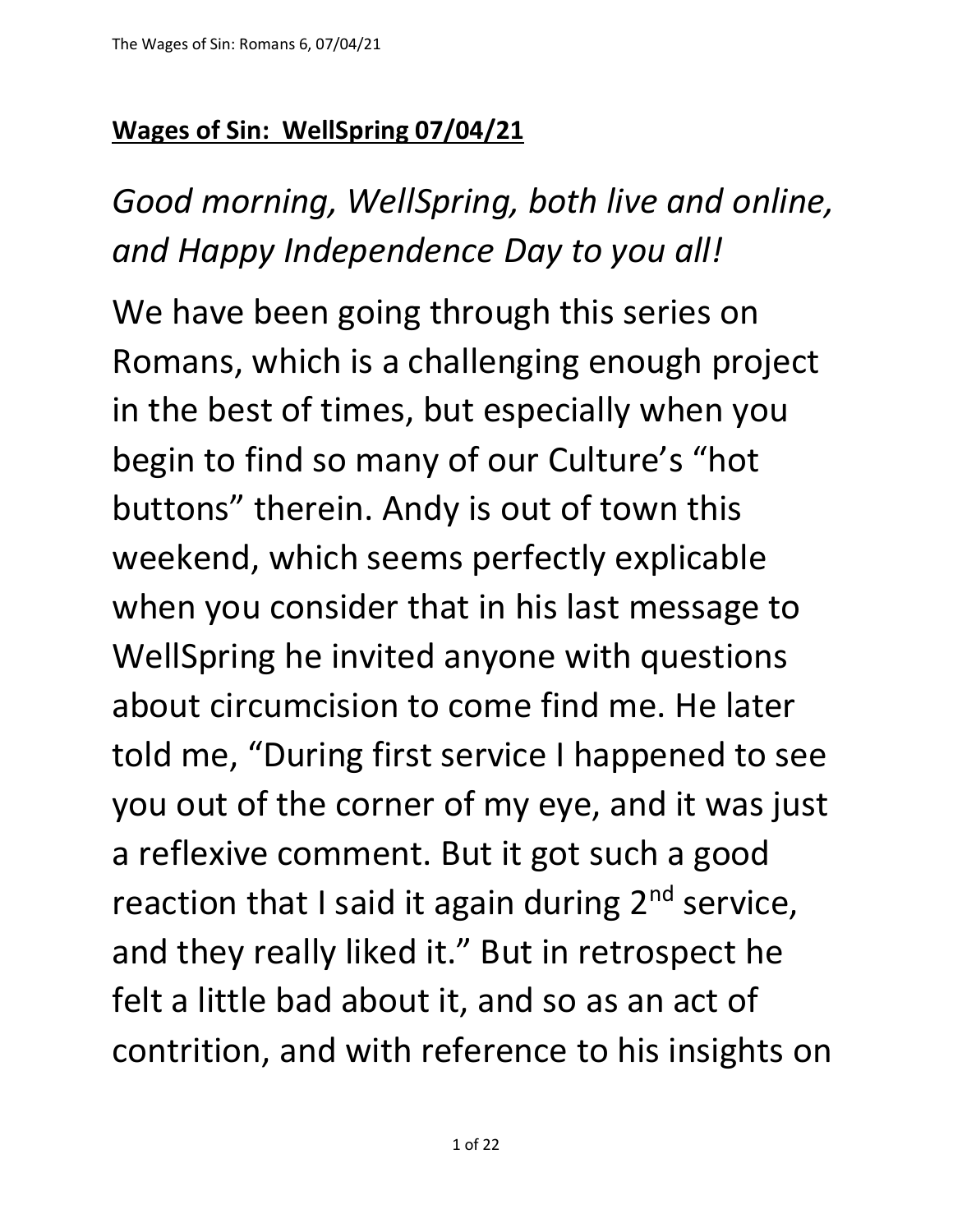the rabbinical phrase "any & every reason" as it pertained to teachings on Divorce in the book of Matthew… I will be scheduling hour-long sessions with Andy for as many as would enjoy them, and they can be for "any & every reason": political opinions, epidemiology, Coke vs Pepsi, North vs South, Vols vs Bama, the importance of HOAs …

I know that probably seems overly generous of him, to which I'm sure he would reply, "Hey, it's why I'm here!"

We're still hanging around in the  $6<sup>th</sup>$  chapter of **Romans**, which I believe can be found on **page 771** in the Bibles available in the seats, if you'd care to follow along.

Last week we focused on the importance and impact of Baptism, and what happens to and in us through the process; this week we look at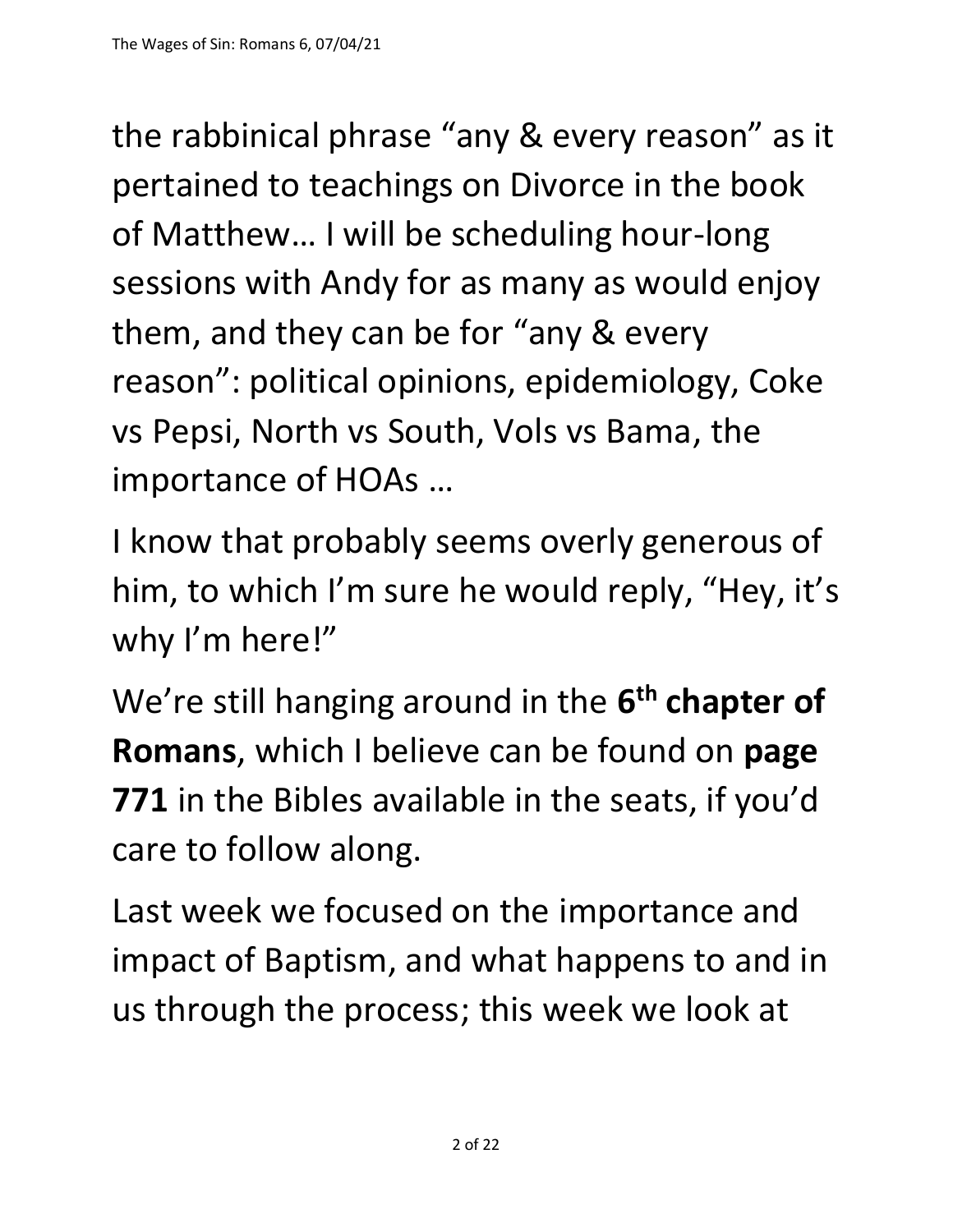the rest of Chapter 6, and find that it's almost all about Death, Sin & Slavery!

Romans 6:8-11

**<sup>8</sup>**Now if we died with Christ, we believe that we will also live with him. **<sup>9</sup>** For we know that since Christ was raised from the dead, He cannot die again; death no longer has mastery over Him. **<sup>10</sup>** The death He died, He died to sin once for all; but the life He lives, He lives to God.

**<sup>11</sup>** In the same way, count yourselves dead to sin but alive to God in Christ Jesus.

Scripture consistently connects Sin with Death. If we go back to the beginning, and by that I mean *The Beginning*, we find ourselves in the Garden of Eden with two Innocents, one NOT innocent, and one simple rule: *Do not eat of the tree in the center of the garden, the Tree of the*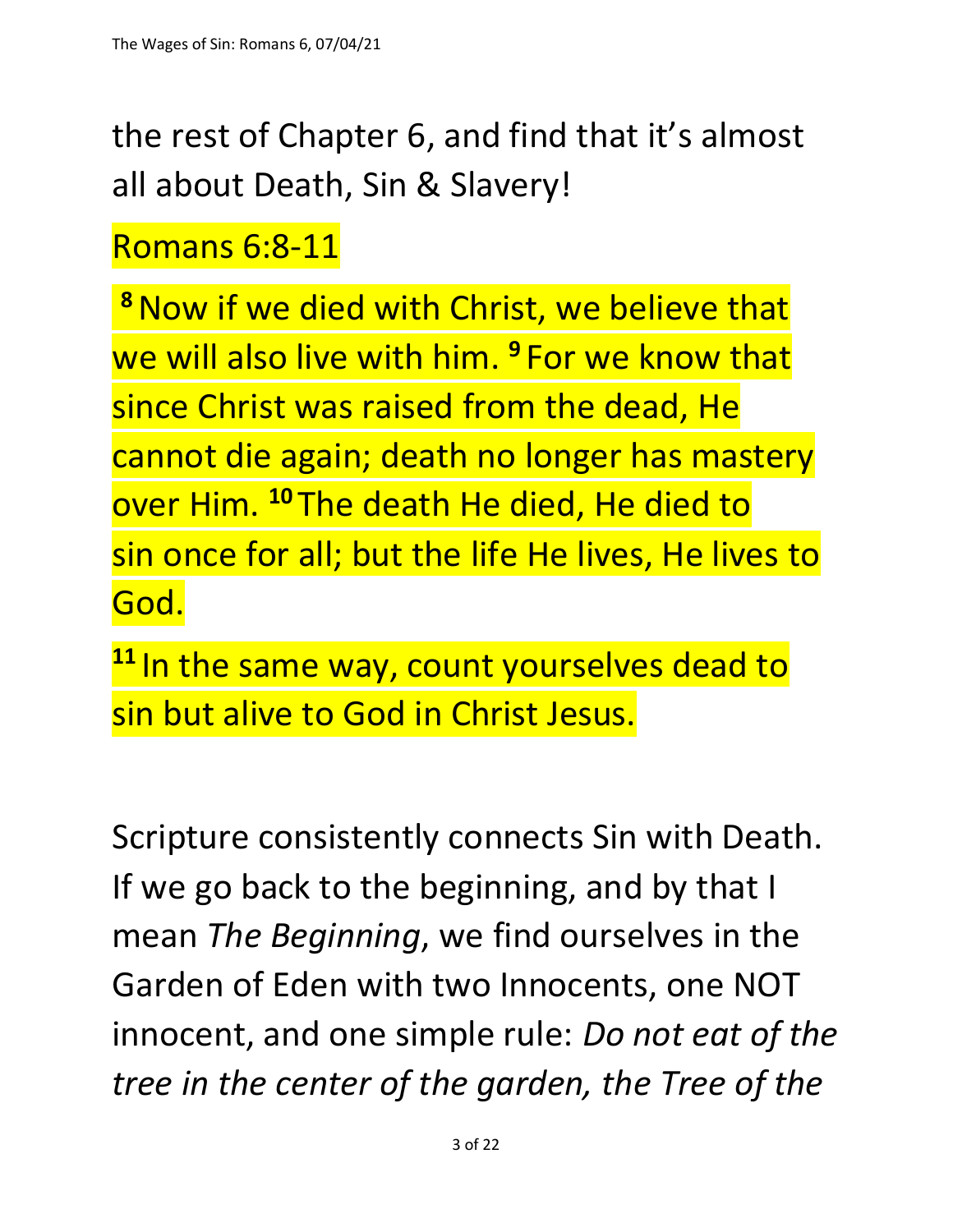## *Knowledge of Good & Evil, for when you eat of it, you will surely die*.

And in issuing that mandate, God has now identified what SIN is: to know what God has said to do, and then to do otherwise. And that is exactly what happened.

I believe we sometimes feel a little cheated. "HEY! Nobody in this story kicked the bucket!" But looking at the situation from Adam & Eve's perspective, I don't feel like they got off easily. Here are two people who don't even know what physical death is. Like, no clue at all! No frame of reference to fall back on. Nothing in the history of the world, outside of perhaps a carrot or squash, has ever stopped being alive.

 More importantly, when you take into account God's next move, you might not think the penalty was so lenient after all. The fruit is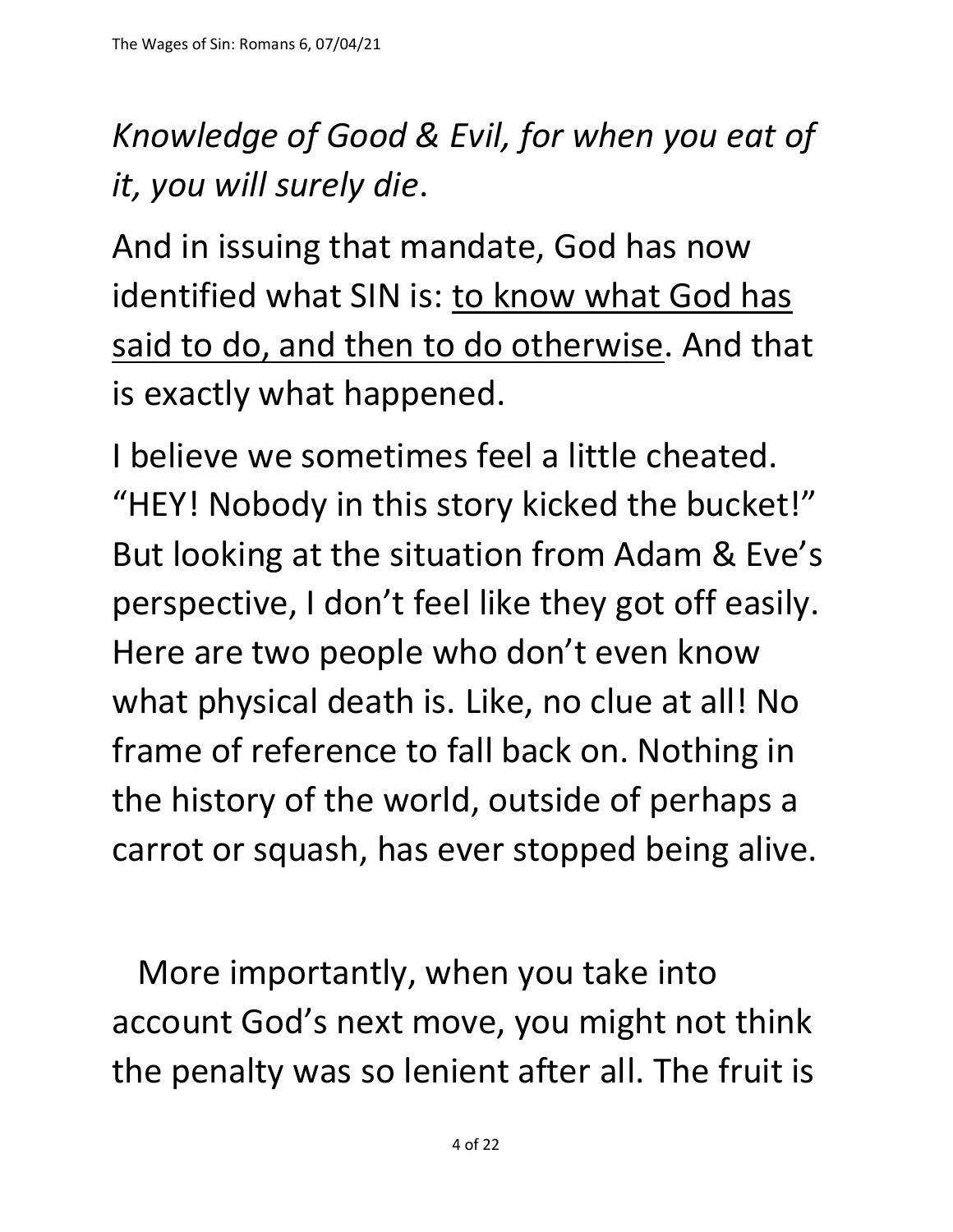eaten, the sin committed, and God arrives and deals with the guilty parties, but no one actually dies at that moment. Well, at least not Adam & Eve…

Genesis 3:21—

**<sup>21</sup>** The Lord God made garments of skin for Adam and his wife and clothed them.

Skin. Can you imagine what THAT looked like? I don't believe God went all David Copperfield or I Dream Of Jeannie and popped leather outfits into existence. More likely God beckons a couple of nearby animals, all peaceful and innocent, and kills them in front of the couple! And peels the skins off of them. It wouldn't surprise me to learn that He then cooked a meal out of it; they had to learn it from somebody. You've never had a family meal THAT awkwardly quiet! They know they're in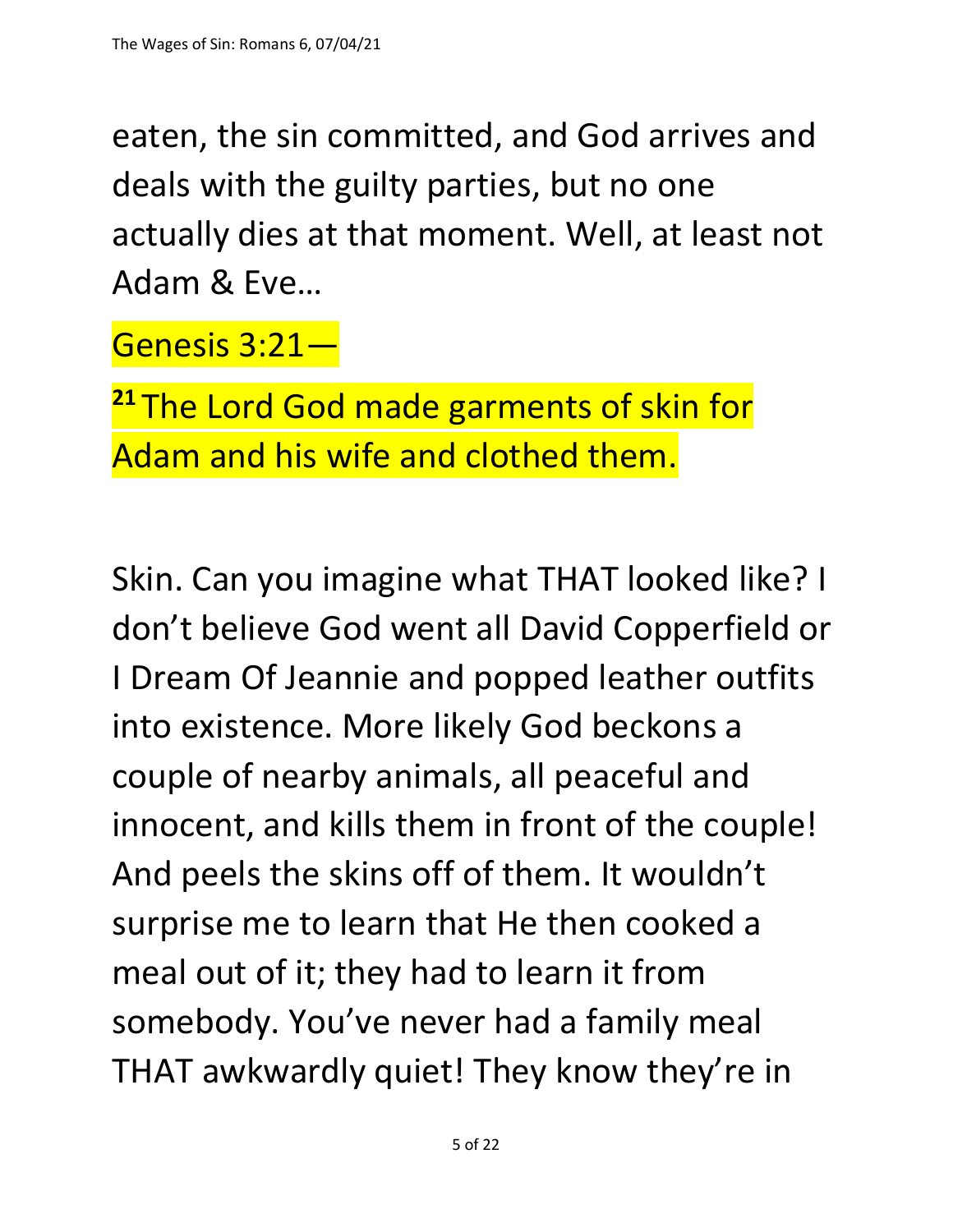trouble… they know something bad, some "Death", is going to happen, but this?! This is beyond horrifying! And then God covers them with the skins.

Early in my youth ministry I made this really great plan. The kind of plan that turns out to be really great, right up til the time it goes into action! I was serving in a church about a half hour from my home church, and so I contacted a friend of mine there who was an ER nurse, had been for years, to come talk to our elementary kids about why smoking and alcohol are bad for our health. (This is where I should have noticed one of the red flags… turns out long-term ER nurses may have slightly different emotional responses than the mainstream public. Or their children.) She arrived with a bottle of alcohol, a pack of cigarettes, and a bucket full of live minnows. (Red flag #2). What followed was utter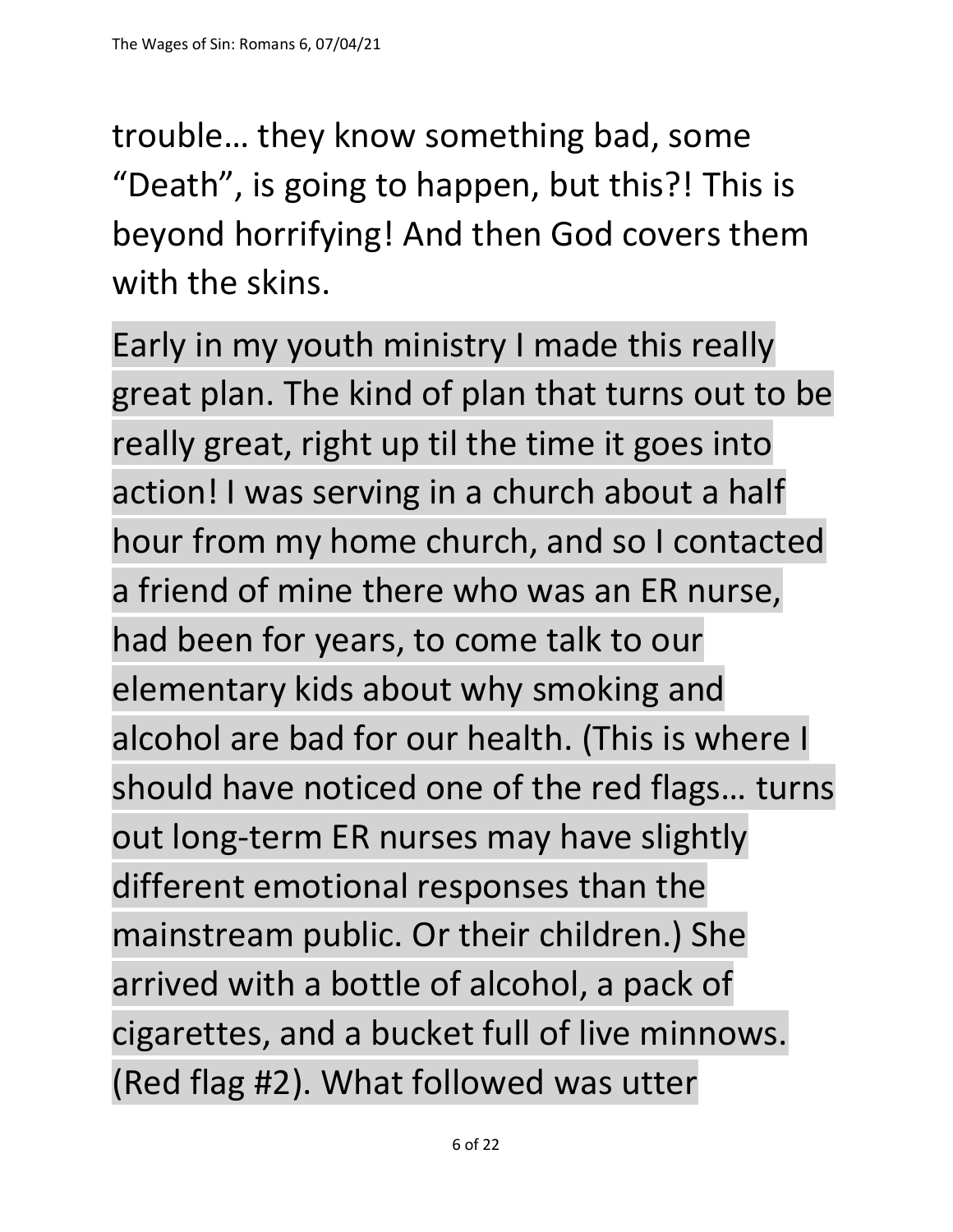mayhem. I can only imagine what the impact on Adam & Eve was, having never even seen a coyote get smashed out in the desert by a 2-ton ACME anvil or get hit by a train speeding out of a freshly-painted tunnel entrance!

Now ultimately the process of Death entered Creation through the introduction of sin, but I believe it was this moment where Adam & Eve learn the price of choosing to ignore God. They learned the cost of Death. And the cost of Sin is established, lasting for all of the Old Covenant, the Law of Moses, which was still 2500 years away. And that Law, that Covenant would continue to associate Death with the cost of ignoring God's commands, not with the immediate death of the transgressing person or people (though there were certainly exceptions), but in the system of blood sacrifice, of bulls, goats, lambs, and doves.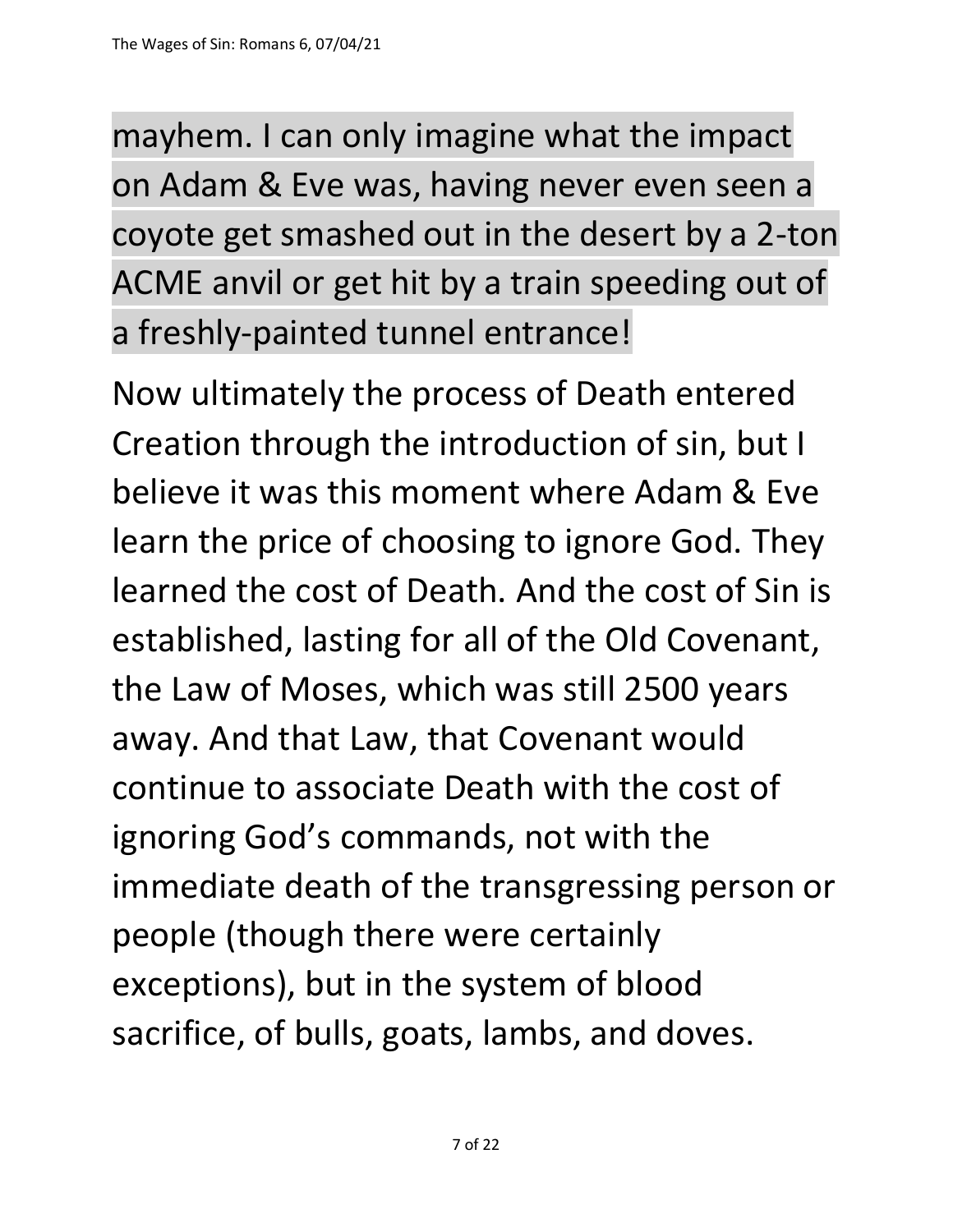By the time we get to the book of Romans, the young New Testament Church, Paul is explaining how the sacrifice of the Messiah changes things, fulfills all of the Law once and for all, instituting a New Covenant, a better covenant based on Grace rather than on Sacrifice. Paul is anticipating two objections: 1) If Grace is so great, let's sin more so we get more Grace! 2) If the Old Covenant is no longer applicable, then we can do whatever we want! And Paul answers both questions in Romans 6 with

## **NO!!**

Paul connects his NO!! first with the simple fact that Sin leads to Death, not to a Championship level of Grace! The same poor logic would be in play if we said, "Wow! SpongeBob Band-Aids? I'm going to go step in front of a bus and get the whole box!!" The point is, not to pile up Grace, but to avoid Sin-- **Sin leads to Death.**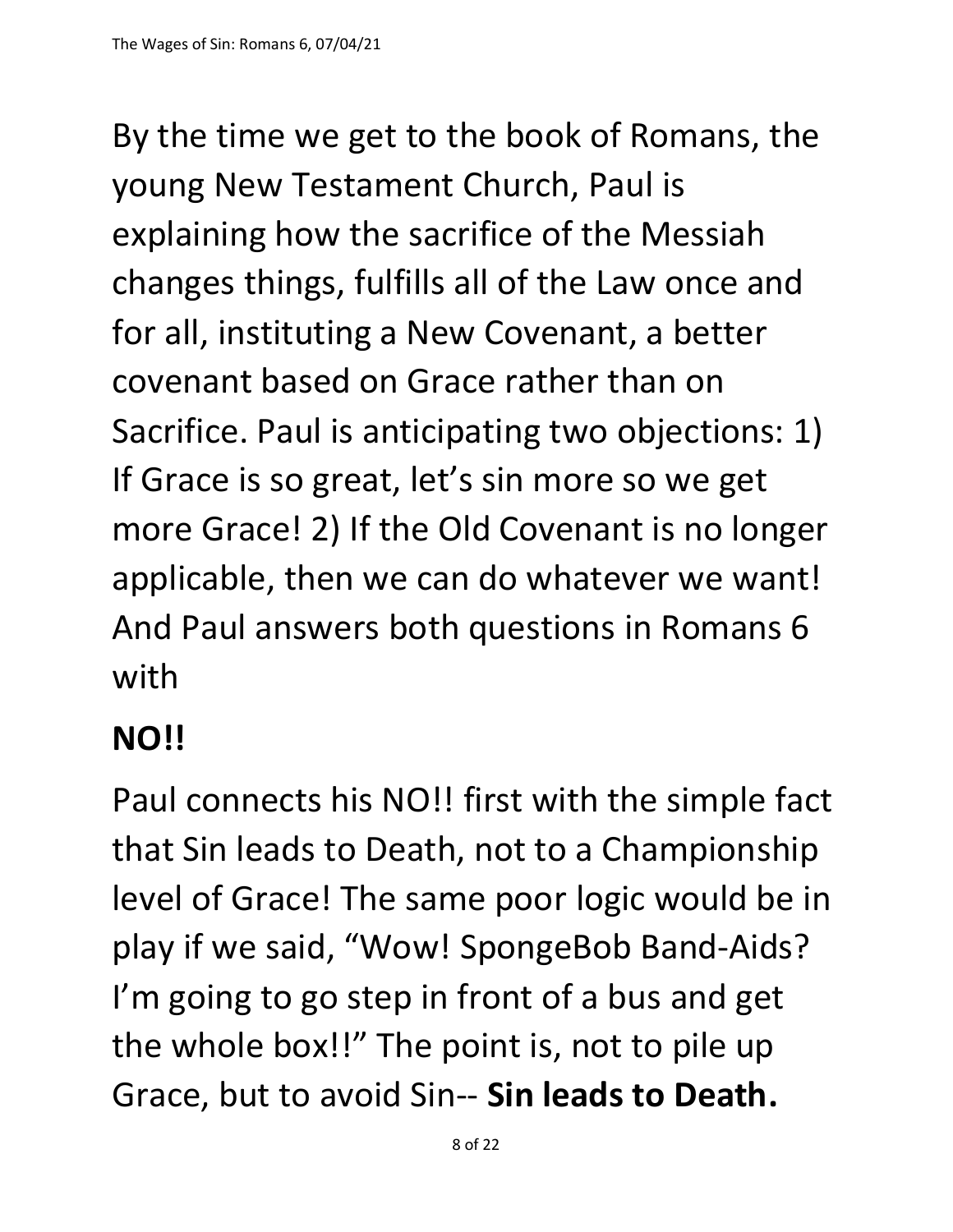## Romans 6:11-13—

<sup>11</sup> In the same way, count yourselves dead to sin but alive to God in Christ Jesus. **<sup>12</sup>** Therefore do not let sin reign in your mortal body so that you obey its evil desires. **<sup>13</sup>**Do not offer any part of yourself to sin as an instrument of wickedness, but rather offer yourselves to God as those who have been brought from death to life; and offer every part of yourself to Him as an instrument of righteousness.

What caught my eye in this passage is something that slips right by without notice most of the time, but it's a Game Changer!

Verse 12: "Do not let sin reign..." I love that! It's like… a **Declaration of Independence**! If you are going to let the ruling powers know that you will no longer allow them to sit in authority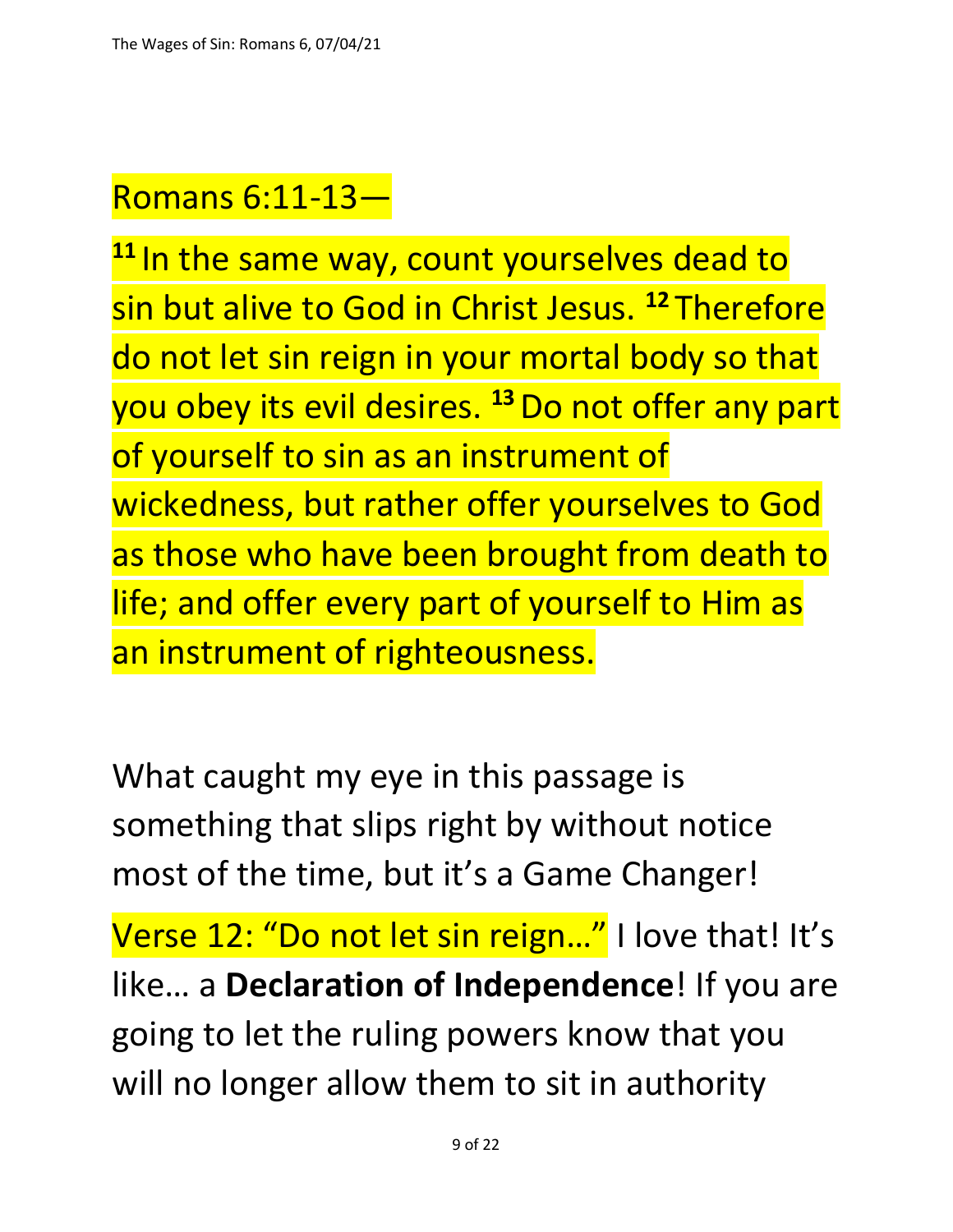over you, well them's fighting words! It says, "YOU'RE NOT MY DAD!" "You're not my boss!" "You can't tell me what to do!"

Now I'll be honest, I was a little afraid that I might be overstepping the original language here, so I checked in with my son, Caleb, who, thanks to 4 years of Christian University studies, majoring in Bible, and another 4 in Seminary for his Masters, knows a WHOLE LOT more about Greek and Hebrew than I do. So Caleb sent me this, and this is REALLY COOL:

Craig Keener, in the IVP Bible Background Commentary: New Testament notes that in verse 13, the Greek word translated into "instruments" is "hopla".

Do not offer any part of yourself to sin as a *HOPLA* of wickedness, but rather offer yourselves to God as those who have been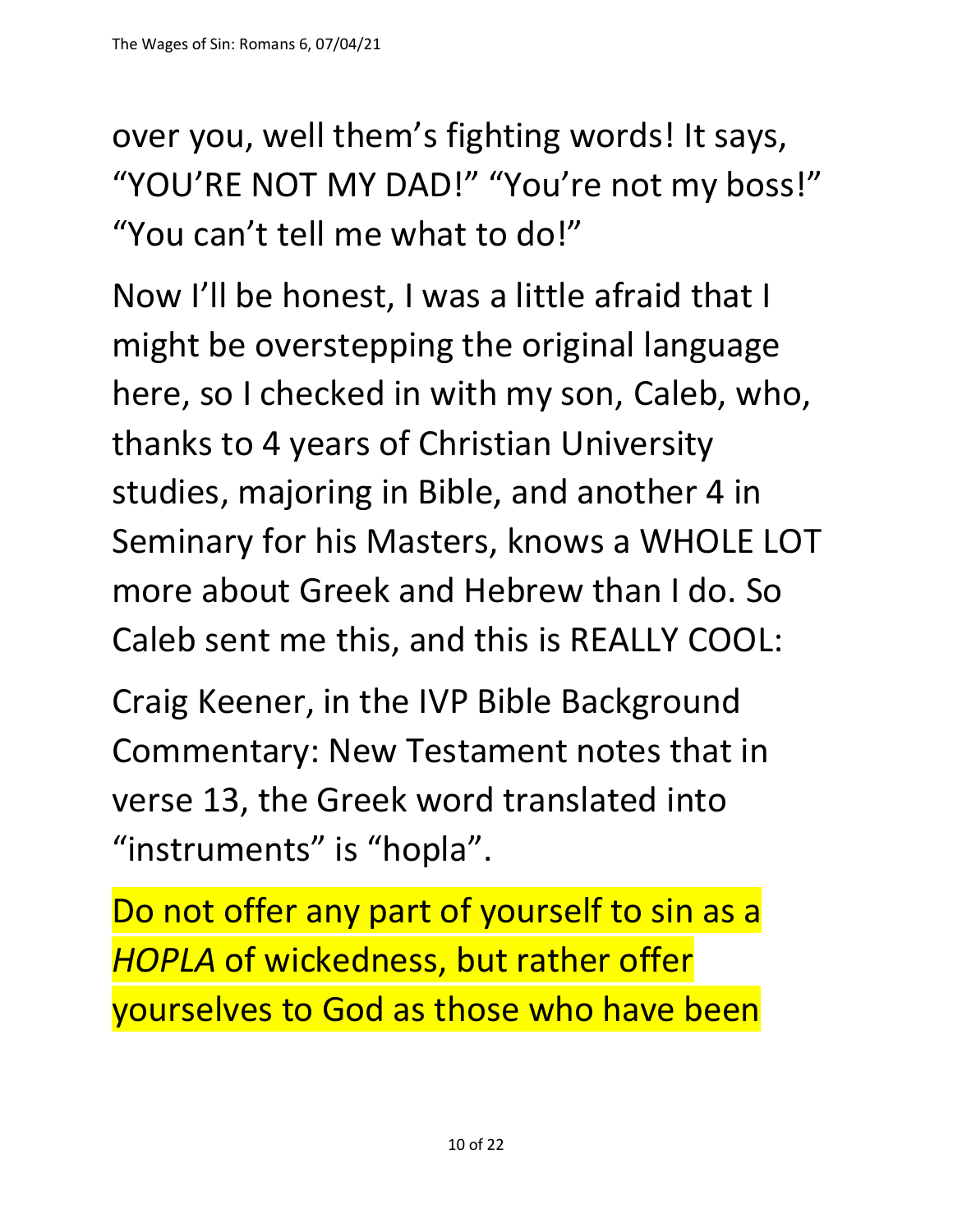brought from death to life; and offer every part of yourself to Him as a *HOPLA* of righteousness.

*But* the word "hopla" can also be translated as **"Weapons"!** Ohhhyeeeaahhhhh! "Offer yourselves to God as those who have been brought from death to life; and offer every part of yourself to Him as a WEAPON OF RIGHTEOUSNESS."

Do you understand what that's a picture of? You see it, too, right??

*ZOMBIE APOCALYPSE FOR GOD!!*

*You were brought from death to life, and now you've been weaponized!*

Maybe it's just a Guy Thing, but I love that more active translation option. Fire up the muskets, boys, we're fixin' to liberate some folks up in here!

The 2nd objection*, now I'm free to do whatever I want*, is met with this in verses 16-18:

11 of 22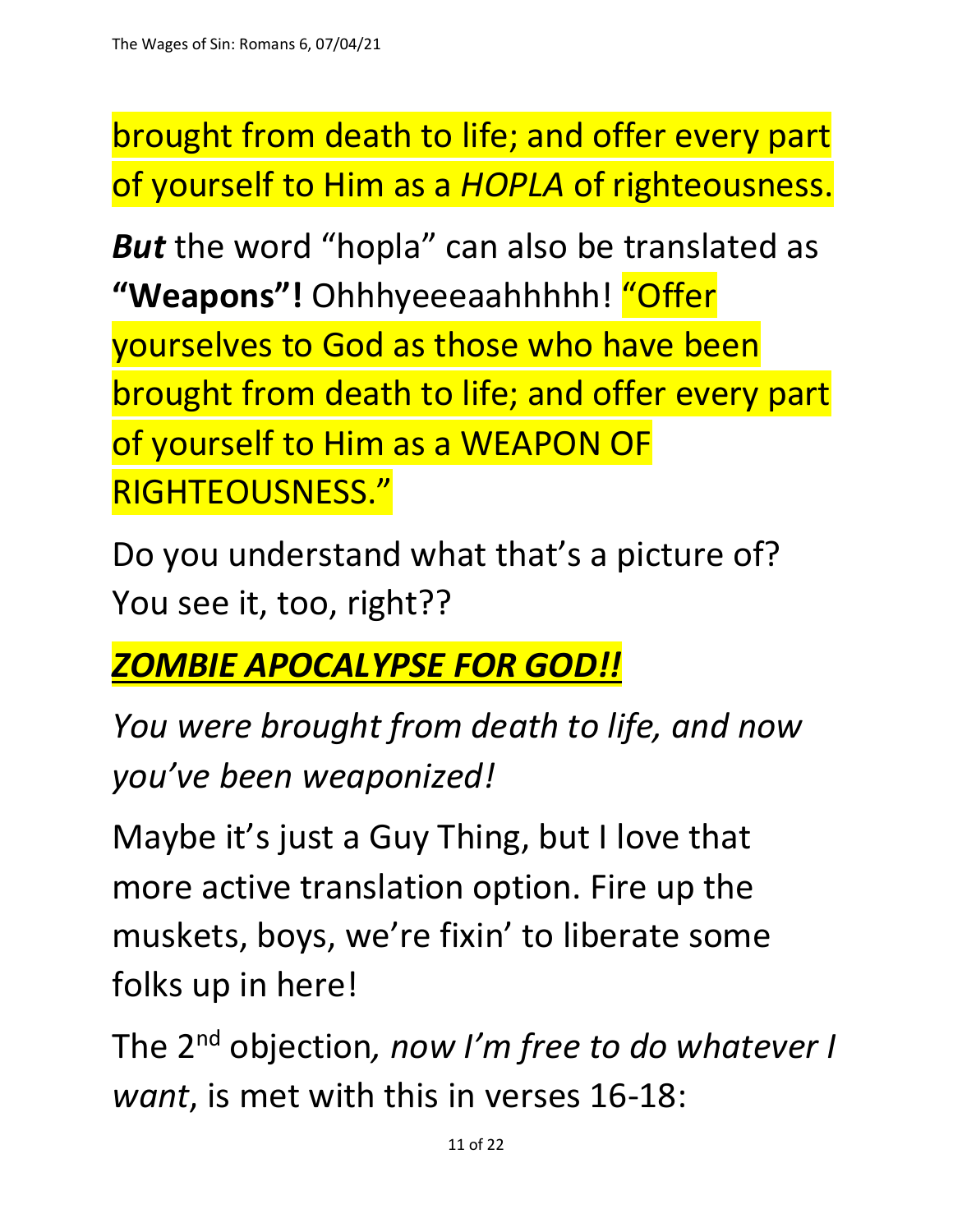<sup>16</sup> Don't you know that when you offer yourselves to someone as obedient slaves, you are slaves of the one you obey—whether you are slaves to sin, which leads to death, or to obedience, which leads to righteousness? **<sup>17</sup>** But thanks be to God that, though you used to be slaves to sin, you have come to obey from your heart the pattern of teaching that has now claimed your allegiance. **<sup>18</sup>** You have been set free from sin and have become slaves to righteousness.

Sure, my union with Christ through baptism has freed me from the Law, but not so I can run rogue! Actually I have a new Master, that being Righteousness, doing what is right in God's eyes, and that's a GREAT Master to have!

Insofar as Doing Whatever You Want, one of my most leaned-on bits of scripture is another Paulian phrase. It's what I think of as the Don't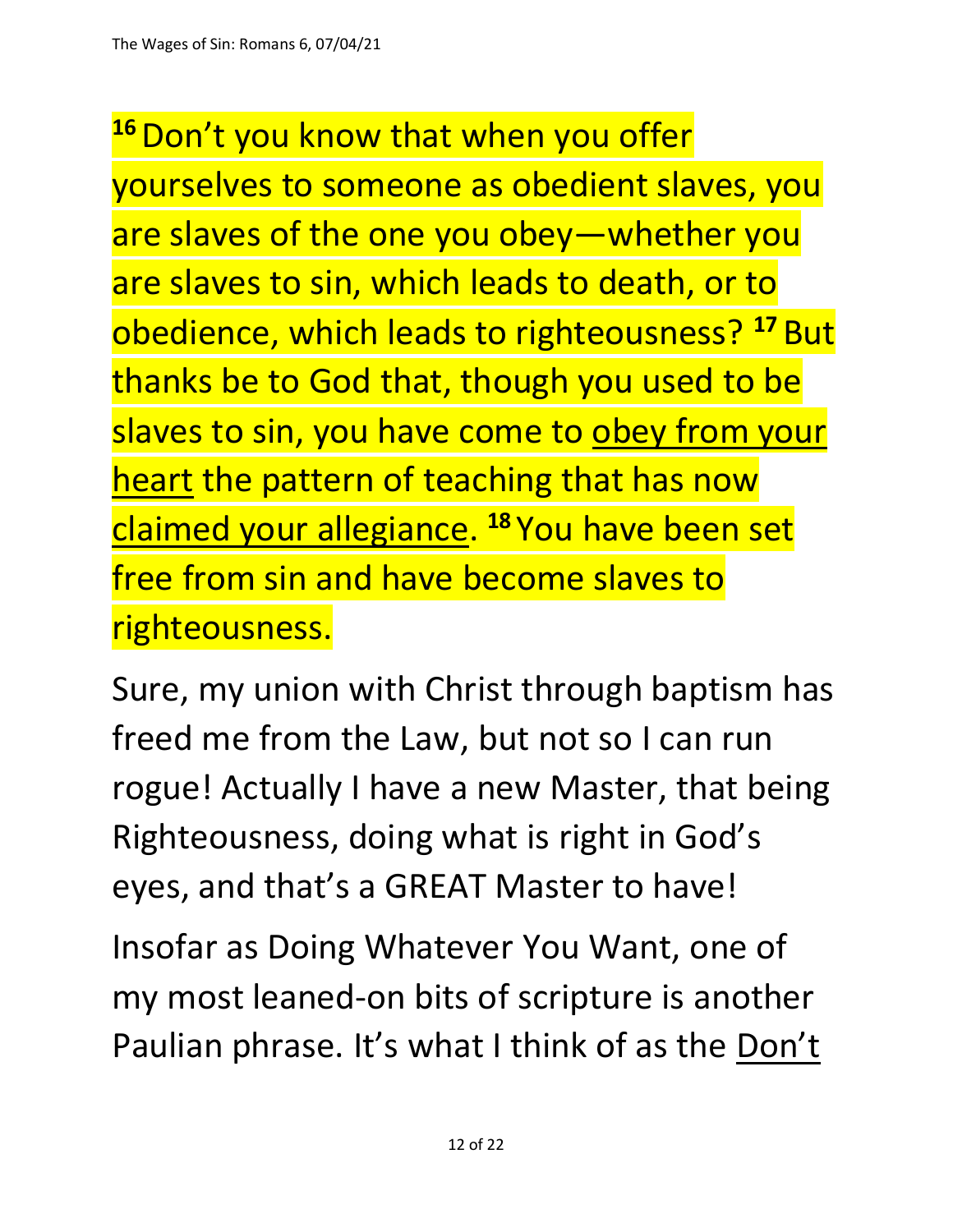Be Stupid clause for my life: All things are permissible, but not all things are profitable. –

I Corinthians 10:23.

Just because I'm free to do certain things, doesn't mean I should be stupid enough to do them!

I have to point out, now that we're in the middle of all this, that we most likely have a skewed perspective on slavery in Biblical times. Being a slave was not always a permanent thing. Some cultures, particularly within the history of the Hebrew people, saw it as a temporary situation for someone who was unable to support themselves. As a matter of fact, I wear an earring as a bit of a memento to the practice of releasing a slave from service because they have gained their freedom. It is outlined in both Exodus and Deuteronomy that anyone buying a Hebrew slave would set that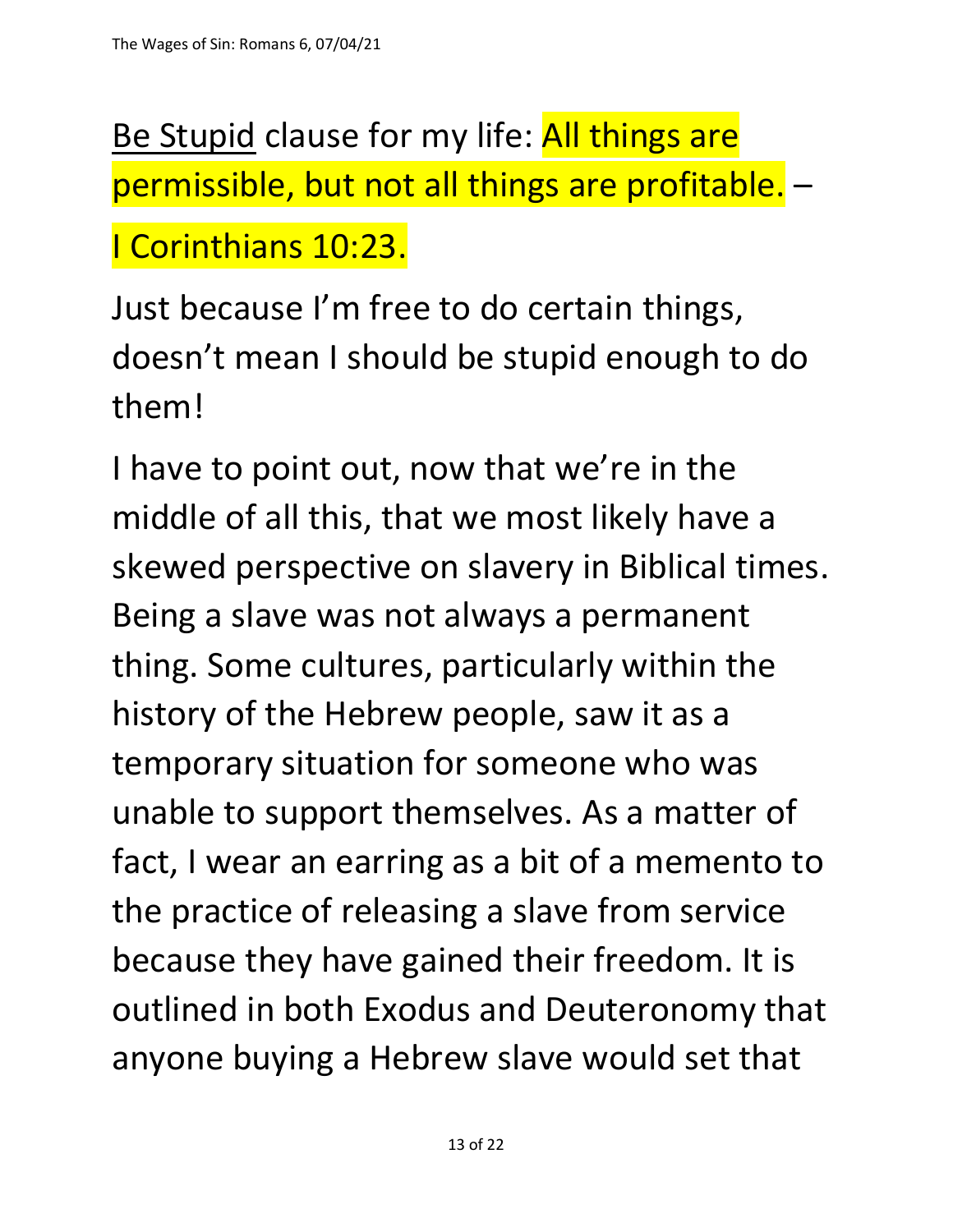slave free in the  $7<sup>th</sup>$  year. After leaving Egypt, never again would slavery be a long-term condition of God's people.

But if that slave decided, "Hey, I love my master, this family. I have no desire to leave", then the master would take them to the doorway of the house and pierce their ear, and from that day on their earring was a sign that they were a willing slave. It stated that they were **Not For Sale**. In the New Testament Paul refers to himself as a *bondservant of the Lord*  Jesus Christ, a "Doulos", the same imagery used in the Hebrew law. That is what my earring symbolizes to me… that I am a willing slave to Christ, and I am no longer for sale.

As I interviewed for one of my youth ministry positions, a dad had asked me about my pierced ear, and after explaining it, he demanded, "So what am I supposed to say when my teenage son comes home and tells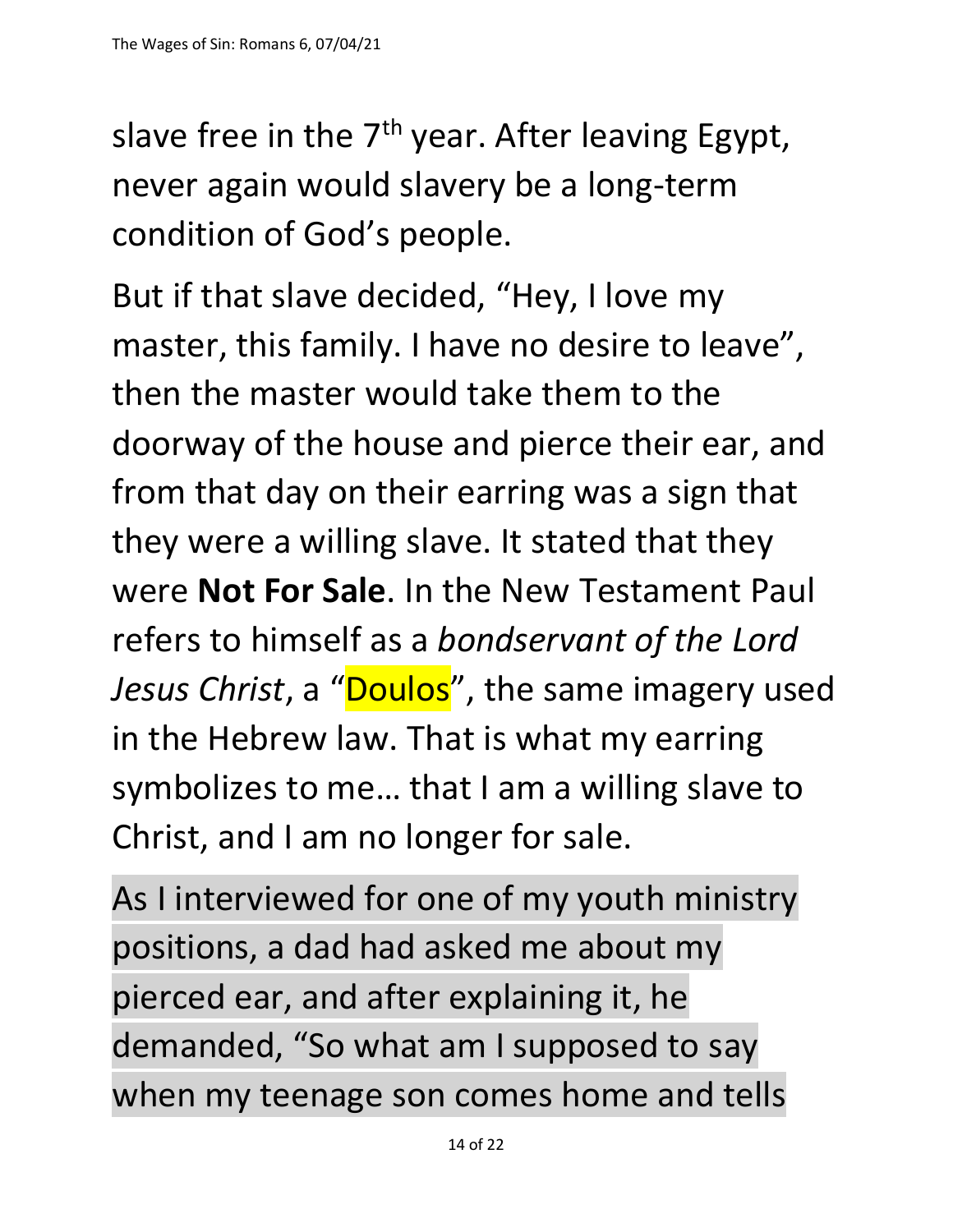me he wants his ear pierced because his youth minister wears an earring?" To which I replied, "Tell him when he's 35 and his wife gives him permission, go for it!"

By the way, you know where Paul uses this "doulos" term, claiming himself to be a willing slave to Christ?

The first verse of the book of Romans. (Can someone drop a mike for me, please??)

In the Roman slave economy there was such a thing as the *peculium*, which was when a Master would allow slaves to earn and own as an incentive, even making it possible for them to eventually purchase their own freedom. And again, according to commentator Craig Keener, this is what is pictured in this chapter.

So our picture of slavery, or something having Mastery over us, is like this: When Sin is our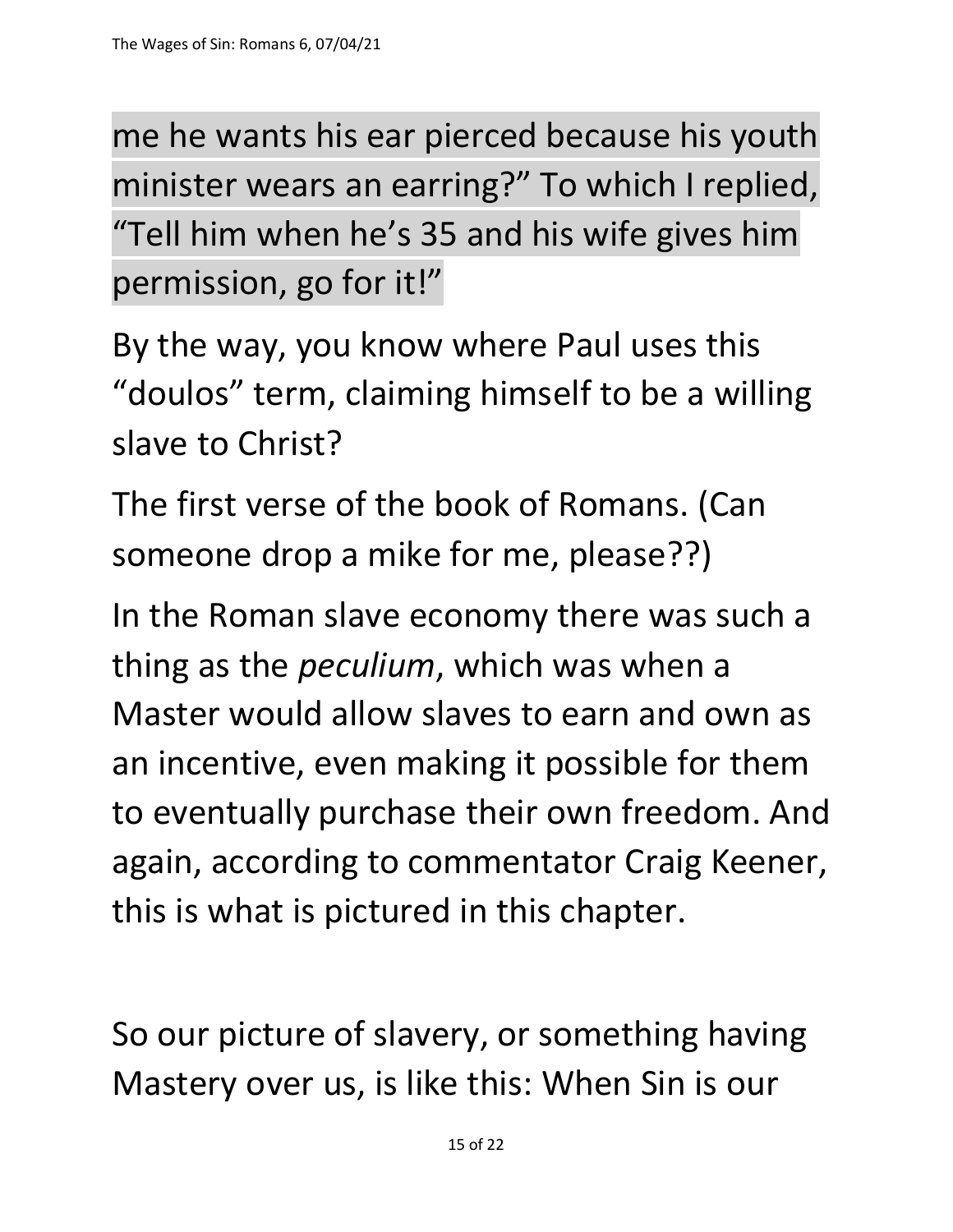master, we work and work and pay and pay, but all that ever shows on our account is Death. On our own, we are totally unable to get ahead, satisfy our debt. But when Jesus comes along, He uses His status as the Son of God, and as the Perfect Sacrifice, and He is able to pay our account off in FULL. And how do we participate in this Deal of a Lifetime? How do we qualify? It's right there at the top of the chapter: *<sup>3</sup>Or don't you know that all of us who were baptized into Christ Jesus were baptized into His death? <sup>4</sup>We were therefore buried with Him through baptism into death in order that, just as Christ was raised from the dead through the glory of the Father, we too may live a new life*. And THAT is why we need words and phrases like Redeemed… Bought Back… Dead to Sin…

New Life… Set Free

So what does all of this add up to?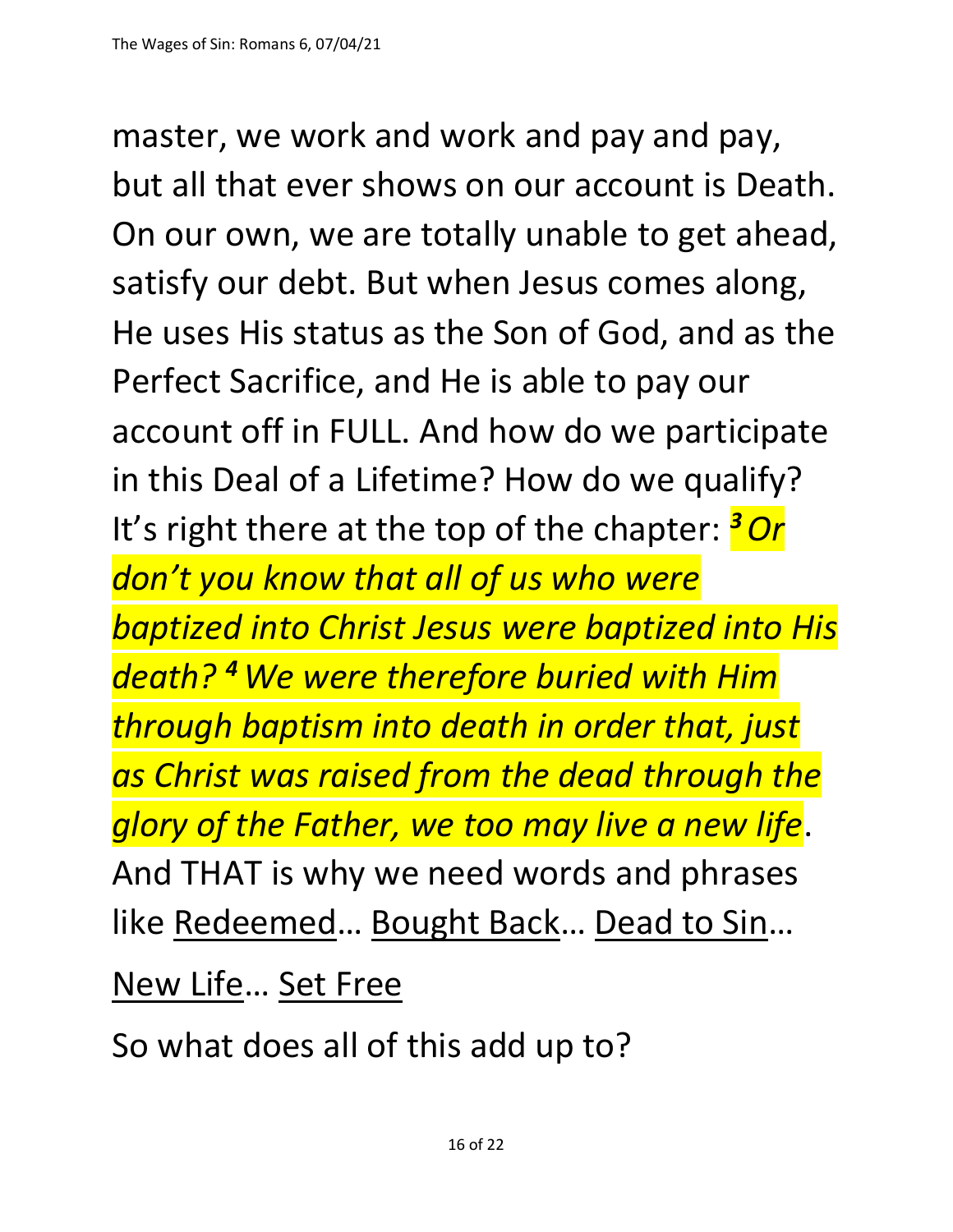Sin separates us from God. We may not even think… No, we PROBABLY don't think that **our** sin is that big a deal. OUR sins are much milder, much more justifiable. OUR sin probably isn't even really showing up on God's radar that much. We know lots of other people who are much more selfish, much less thoughtful, break many more laws, are entirely more selfobsessed, have worse habits and addictions, use much nastier language, on and on and on. OUR sin won't lead to Death! But the bottom line is that ALL sin separates us from God. Even our barely-worth-mentioning ones.

Or perhaps we're on the other end of the spectrum. An old Bible College professor of mine knew an even older man who had a very dear friend that wouldn't have anything whatsoever to do with the Church or Jesus or God, despite continued invitations to come to a service or a special event or, really, anything at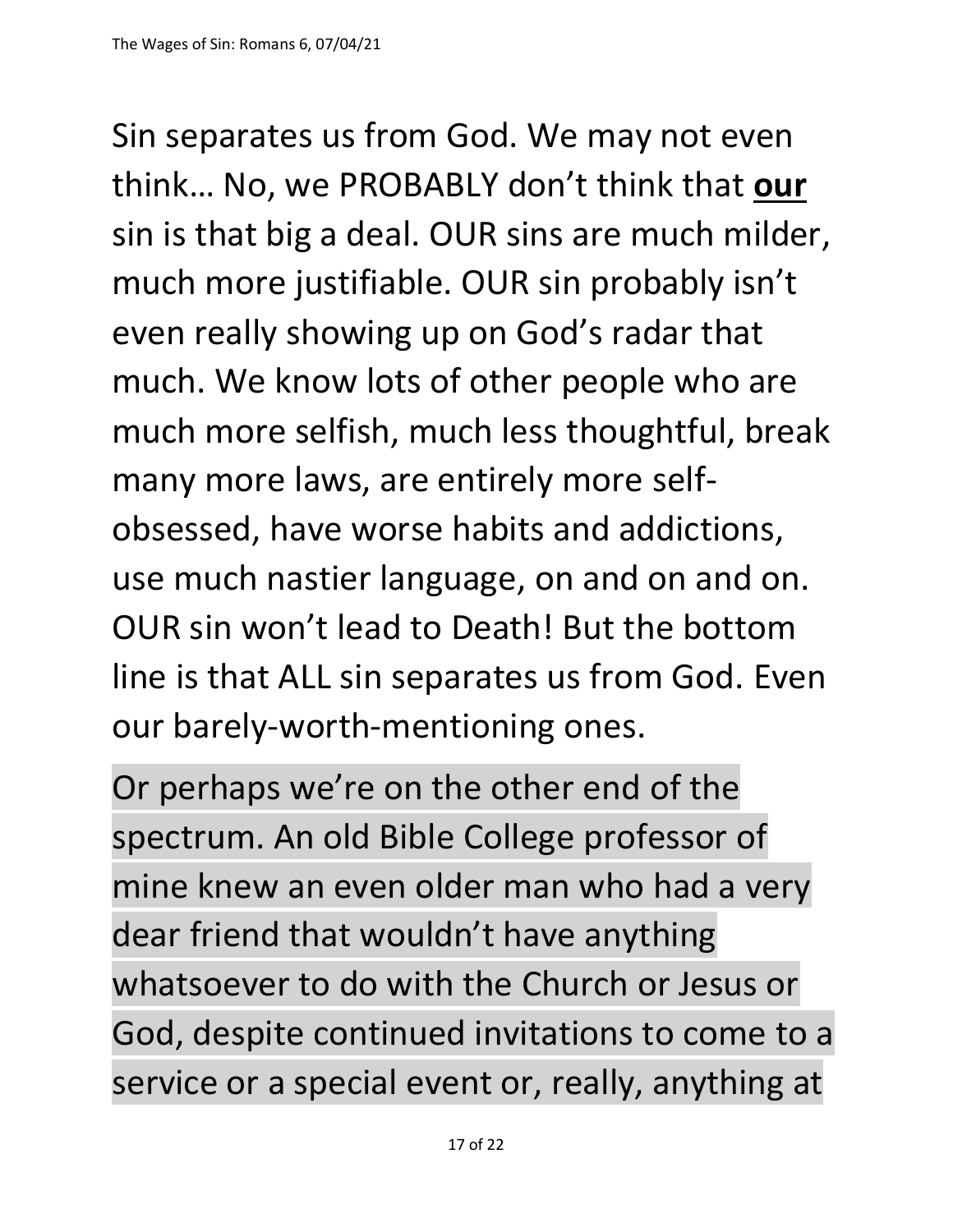all! One night the two men were out in a boat fishing. It was getting late, and they were sitting quietly, and it just seemed like one of those moments where it was OK to be serious about serious things, and the man asked his friend, "Why won't you have anything to do with our church?" It was quiet for a few moments, and then the friend began relating a story. He had been a soldier in WWII. It was towards the end of the war, though they didn't know it then, and he was with a patrol in the Black Forest. It was bitterly cold, and in the pitch of night the Black Forest was blacker than ever.

In the distance the patrol spotted a flickering light, and they carefully moved toward it. As they drew closer they began to see that it was actually a quite lively campfire, surprising in wartime, and incredibly bright in contrast to the thickly wooded darkness. Surrounding the fire were Nazi soldiers, so the patrol silently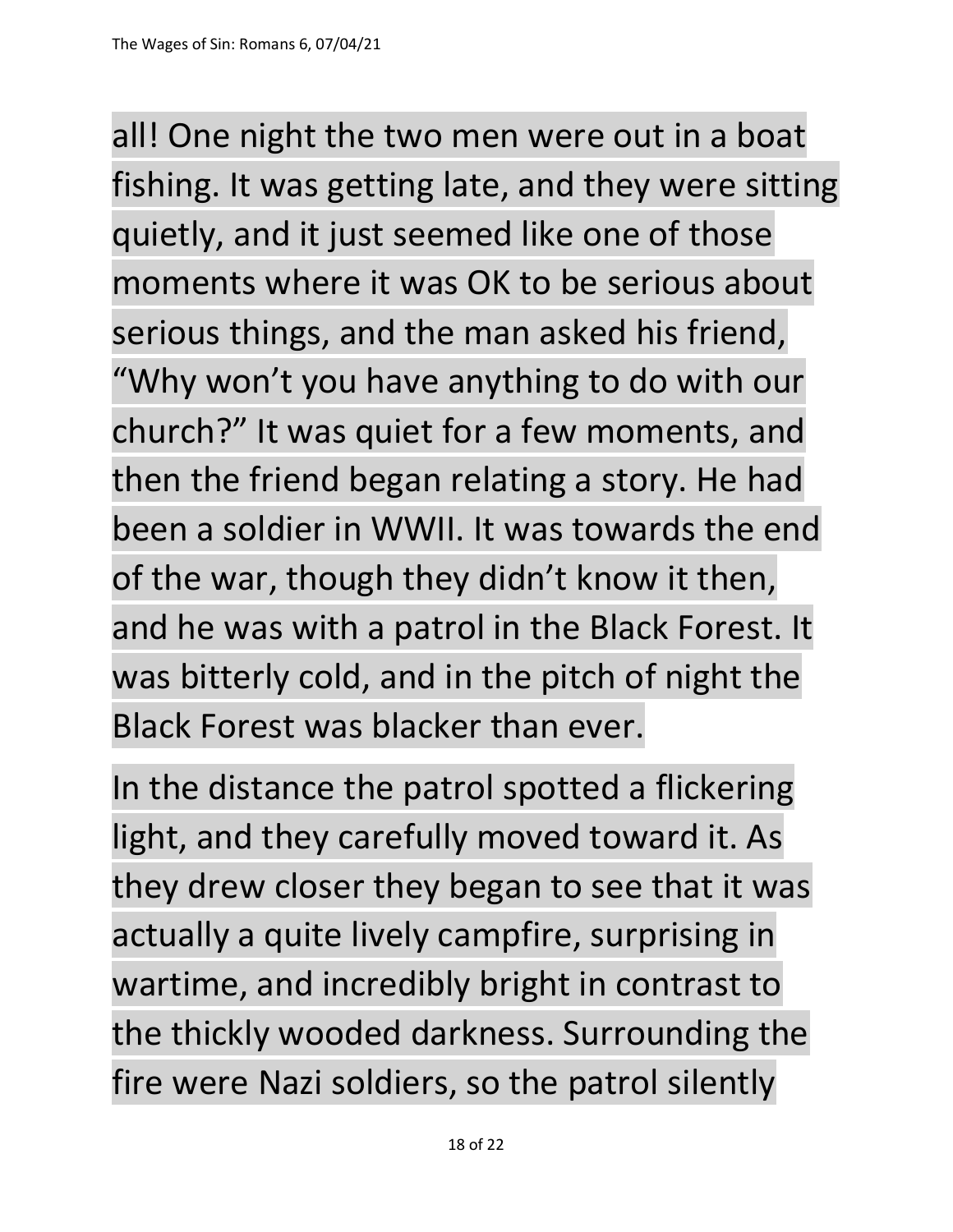moved in, and when they were in position, they opened fire, killing the enemy to a man.

"Except there were no men there", said the friend. For in Germany's desperate plea for victory they had recruited everyone they could find, including young boys. And in each uniform lying motionless and bloody on the icy ground was a boy, the oldest perhaps 14, but most a good bit younger. Children, really, freezing in the cold, afraid of the dark. Anxious for the warmth and light of a fire.

"Tell me," he said, "how God could forgive me, a killer of children?"

The man answered, "God forgave Saul as he was on a campaign to kill every follower of Christ, and he became Paul, the greatest writer of the New Testament. Imagine what He could make of you, if only you'd accept His forgiveness!"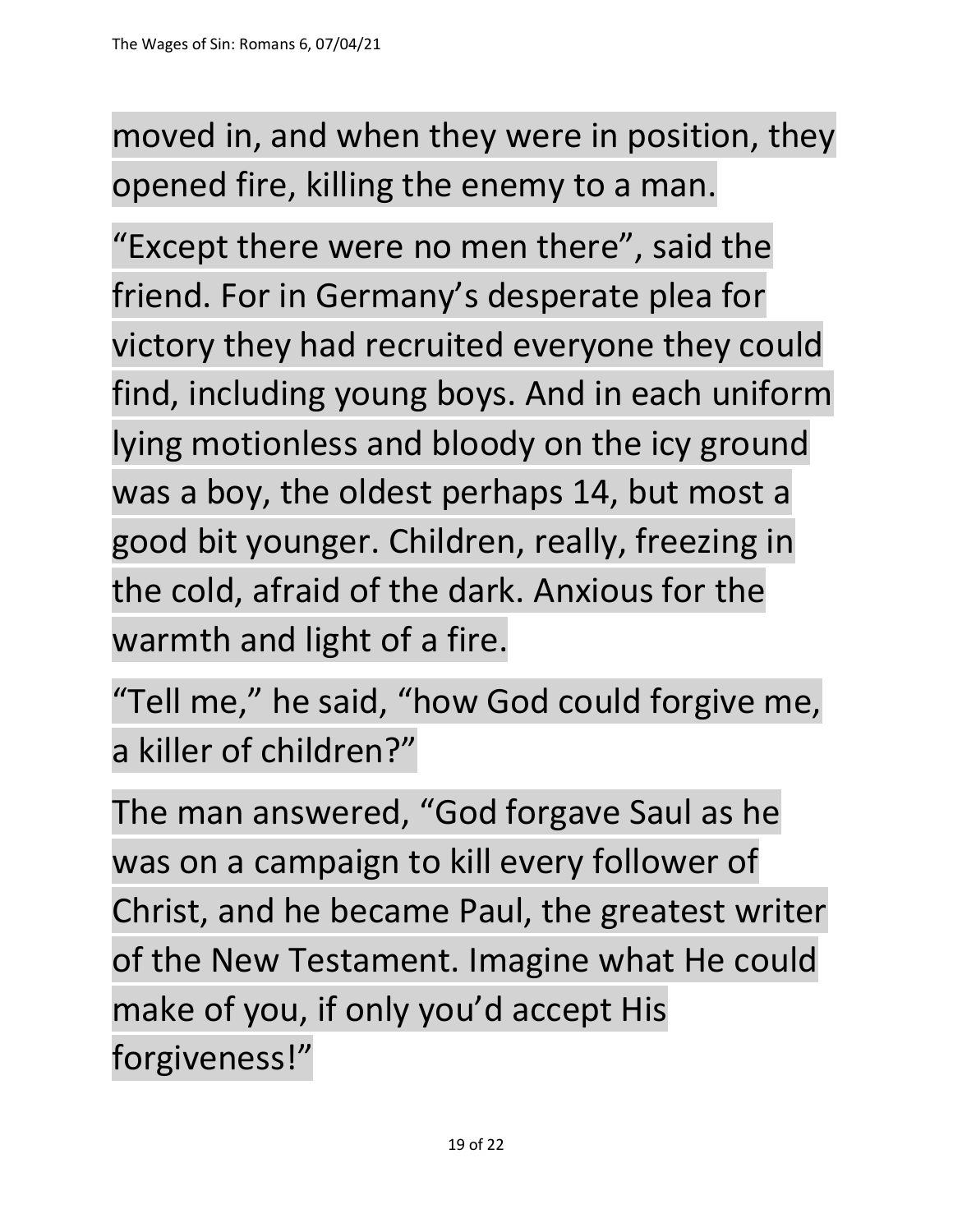Generally speaking we tend to think too lightly of our own sinfulness, or we fail to think too lightly of God's Grace. Both opinions can kill our shot at Eternal Life.

We have been brought to the very culmination of Romans Chapter 6:

*<sup>20</sup>When you were slaves to sin, you were free from the control of righteousness. <sup>21</sup>What benefit did you reap at that time from the things you are now ashamed of? Those things result in death! <sup>22</sup> But now that you have been set free from sin and have become slaves of God, the benefit you reap leads to holiness, and the result is eternal life. <sup>23</sup> For the wages of sin is death, but the gift of God is eternal life in Christ Jesus our Lord.*

The slave has made his last futile payment to Sin, for Jesus Christ has come, and has offered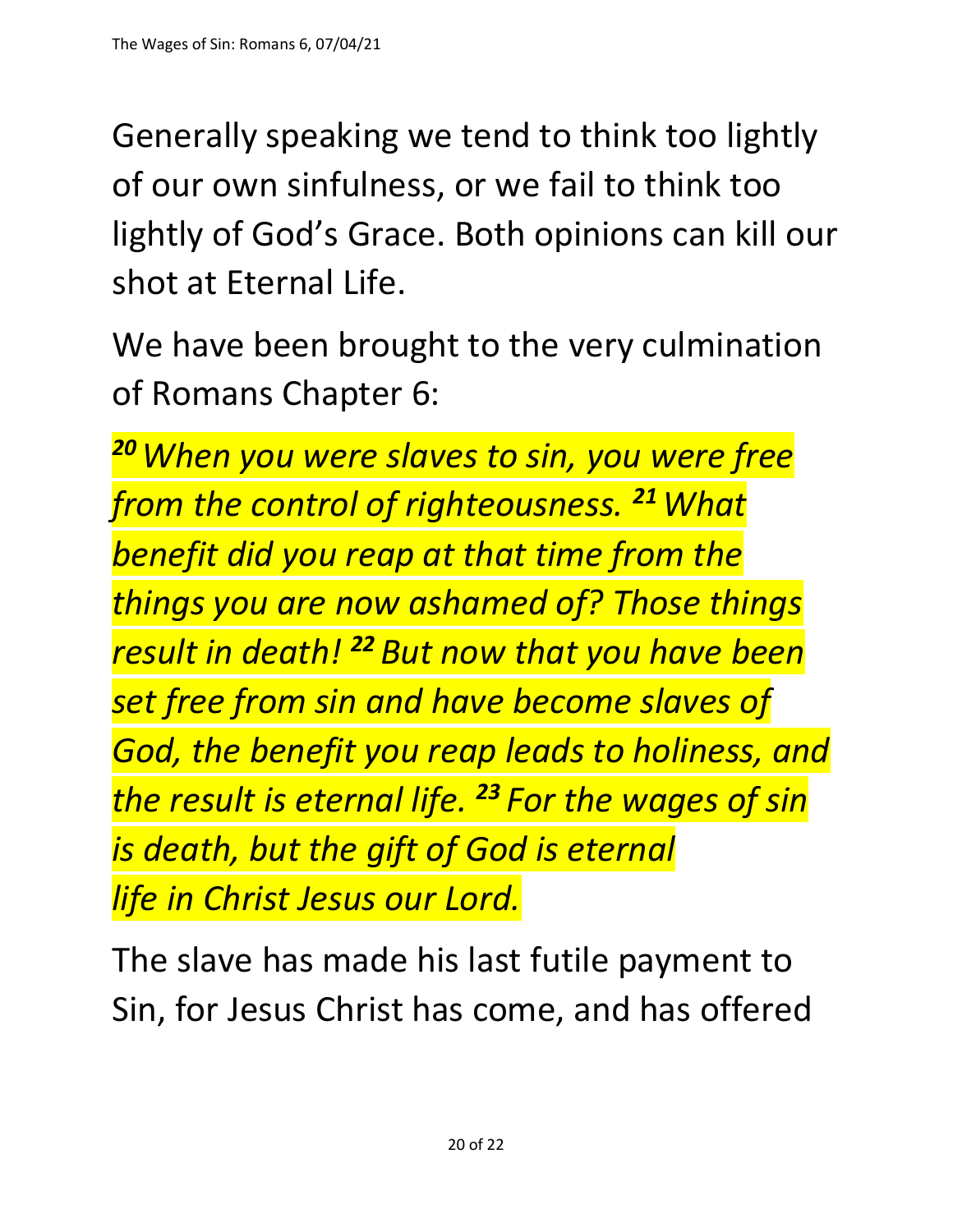the gift that we can never afford to buy, that we can never earn… the gift of Eternal Life!

We shared in the baptisms of 3 people last Sunday. We had another baptism Wednesday afternoon! but I'm telling you that the water is still there. The purpose is still there. The need is still there. The bondage is still there. The way out is still there. The GRACE of God is still there.

"Do we think along the line that Salvation is only possible through the Cross? We do NOT think, and we do not LIKE to think, along Jesus Christ's line. We are told it is Old-Fashioned and Ugly.

And so it is. It is Awful… so Awful that it broke God's heart on Calvary."

--- Oswald Chambers